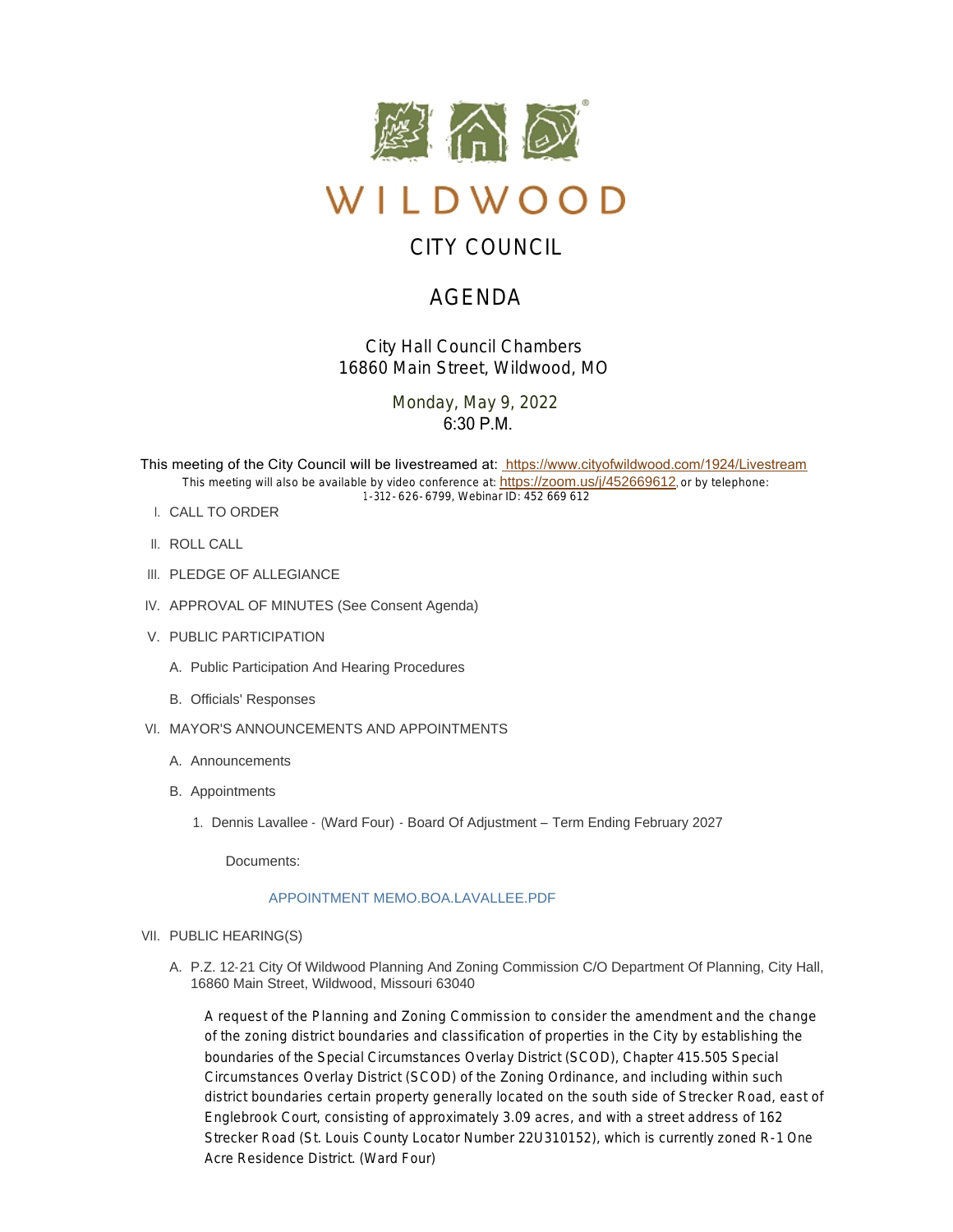Documents:

#### [SCOD PROPERTIES PUBLIC HEARING.PDF](https://www.cityofwildwood.com/AgendaCenter/ViewFile/Item/32586?fileID=34621)

B. P.Z. 16-21 City Of Wildwood Planning And Zoning Commission C/O Department Of Planning, City Hall, 16860 Main Street, Wildwood, Missouri 63040

A request of the Planning and Zoning Commission to consider the amendment and the change of the zoning district boundaries and classification of properties in the City by establishing the boundaries of the Special Circumstances Overlay District (SCOD), Chapter 415.505 Special Circumstances Overlay District (SCOD) of the Zoning Ordinance, and including within such district boundaries certain property generally located on the south side of Strecker Road, east of Englebrook Court, consisting of approximately 7.51 acres, and with a street address of 210 Strecker Road (St. Louis County Locator Number 22U220242), which is currently zoned NU Non-Urban Residence District. (Ward Four)

Documents:

# [SCOD PROPERTIES PUBLIC HEARING.PDF](https://www.cityofwildwood.com/AgendaCenter/ViewFile/Item/32587?fileID=34622)

C. Caption: City Of Wildwood Planning And Zoning Commission, C/O Department Of Planning, City Hall, 16860 Main Street, Wildwood, Missouri 63040

**Case Number:** P.Z. 30-21

**Applicant:** City of Wildwood

**Hearing Date:** Monday, May 9, 2022

**Hearing Time:** 7:00 p.m.

**Hearing Location:** City Hall Council Chambers, 16860 Main Street, Wildwood, Missouri 63040

Notice is hereby given that, at its meeting on April 11, 2022, pursuant to Section 415.500(I)(3) of the Code of Ordinances of the City of Wildwood, Missouri (the "City Code") the of the City of Wildwood, Missouri, (the "City Council") exercised its 'Power of Review' of the Planning And Zoning Commission's denial of certain changes to Chapter 415 of the Code of Ordinances of the City of Wildwood by enacting a new Section 415.600 Supplementary Regulations for Agricultural and Aquacultural Operations, which would thereby allow the restoration and authorization of any use permitted by right on any site therein having said type of activity in association with it, without effecting its non-conforming nature. (Wards – All)

Documents:

# [P.Z. 30-21 AQUACULTURE PUBLIC HEARING.PDF](https://www.cityofwildwood.com/AgendaCenter/ViewFile/Item/32588?fileID=34620)

# VIII. LEGISLATION

- UNFINISHED BUSINESS A.
	- BILL #2613 1.

AN ORDINANCE OF THE CITY OF WILDWOOD, MISSOURI, SUBMITTING TO THE QUALIFIED VOTERS OF THE CITY, FOR THEIR APPROVAL AT THE GENERAL ELECTION TO BE HELD IN THE CITY ON THE 2№ DAY OF NOVEMBER, 2021, A PROPOSITION TO AUTHORIZE THE CITY TO IMPOSE A SALES TAX OF ONE-HALF OF ONE PERCENT (0.5%) ON ALL RETAIL SALES MADE IN THE CITY, WITH THE REVENUE GENERATED THEREFROM TO BE USED TO PROVIDE FUNDING FOR STORM WATER CONTROL AND LOCAL PARKS. *Recommended by*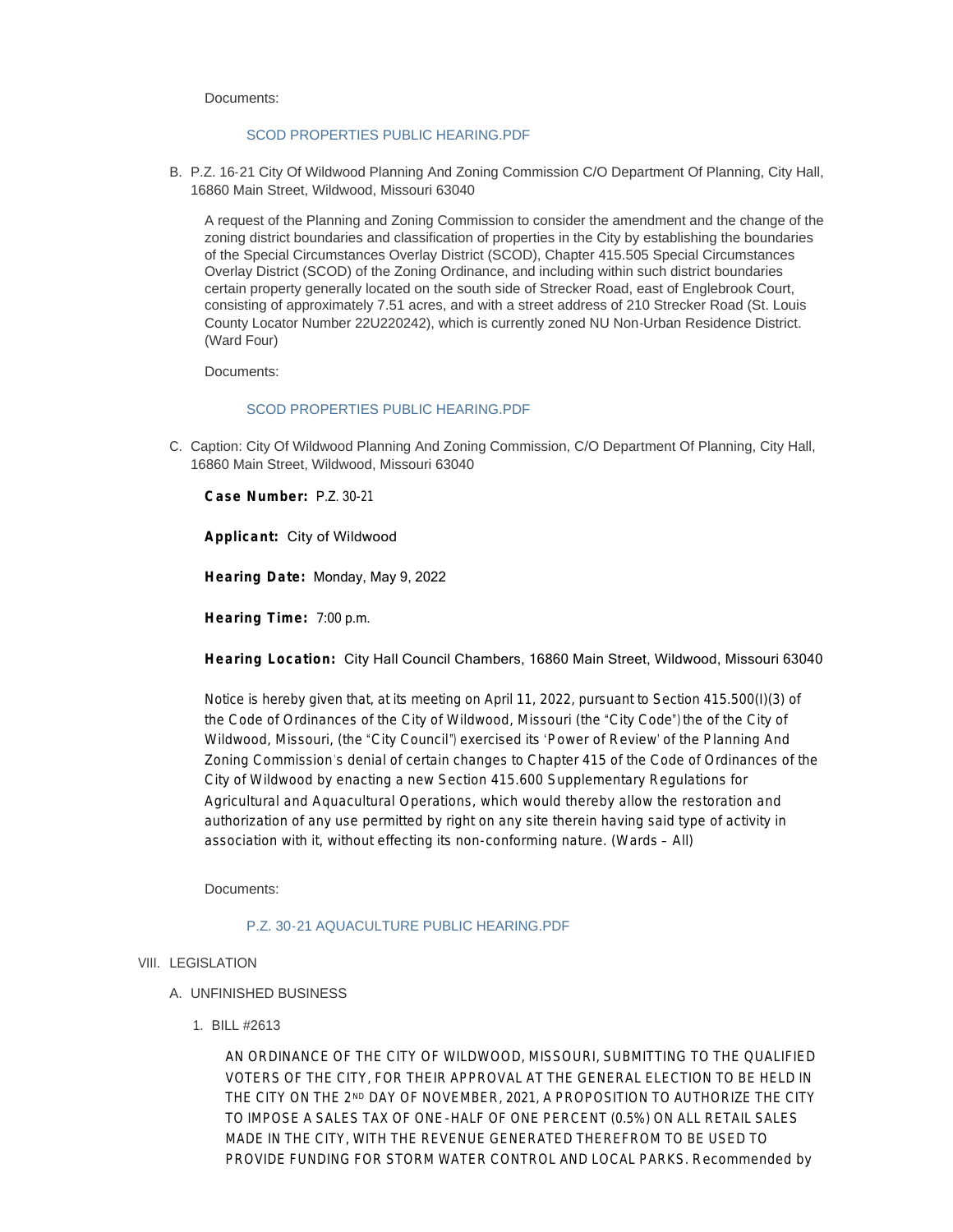the City Council (Second Reading) (Wards – All)

Direct Budgetary Impact: \$15,000 – \$30,000

Funding Source: General Fund Operating Expenditures

Strategic Plan Goal: Enhanced Green Space

Documents:

[BILL 2613.PDF](https://www.cityofwildwood.com/AgendaCenter/ViewFile/Item/32593?fileID=34482)

BILL #2676 2.

AN ORDINANCE OF THE CITY OF WILDWOOD, MISSOURI, AUTHORIZING THE MAYOR TO EXECUTE ALL NECESSARY AND REQUIRED ITEMS RELATING TO A PROFESSIONAL SERVICE AGREEMENT WITH HUMAN NATURE AND CIVIL DESIGN, INC. (CDI) FOR THE DEVELOPMENT AND COMPLETION OF DESIGN, ENGINEERING, AND BID SPECIFICATIONS AND PLANS FOR PHASE ONE OF WILDWOOD VILLAGE GREEN IN TOWN CENTER AREA. *Recommended by*  the Planning and Parks Committee (Second Reading) (Ward Eight)

Direct Budgetary Impact: \$193,000

Funding Source: Capital Improvement Program Sales Tax Fund FY2022

Strategic Plan Goal: Enhanced Green Space

Documents:

[BILL 2676.PDF](https://www.cityofwildwood.com/AgendaCenter/ViewFile/Item/32594?fileID=34483)

BILL #2697 3.

AN ORDINANCE OF THE CITY OF WILDWOOD, MISSOURI, REVISING THE BUDGET FOR THE CITY OF WILDWOOD, MISSOURI, FOR THE FISCAL YEAR COMMENCING ON JANUARY 1, 2021, AND ENDING ON DECEMBER 31, 2021. *Recommended by the City Administrator* (Second Reading) (Wards – All)

Direct Budgetary Impact: \$25,073

Funding Source: All Funds

Strategic Plan Goal: N/A

Documents:

# [BILL 2697.PDF](https://www.cityofwildwood.com/AgendaCenter/ViewFile/Item/32595?fileID=34484)

BILL #2698 4.

AN ORDINANCE OF THE CITY OF WILDWOOD, MISSOURI, AUTHORIZING THE MAYOR TO NEGOTIATE AND EXECUTE A CITY-CONTRACTOR AGREEMENT ON BEHALF OF THE CITY WITH M&H CONCRETE CONTRACTORS, INC., FOR THE FY2022 CONCRETE STREET AND SIDEWALK REPLACEMENT PROJECT, INCLUDING TRAFFIC CONTROL AND OTHER INCIDENTAL ITEMS AS SHOWN ON THE PROJECT SPECIFICATIONS AND DRAWINGS.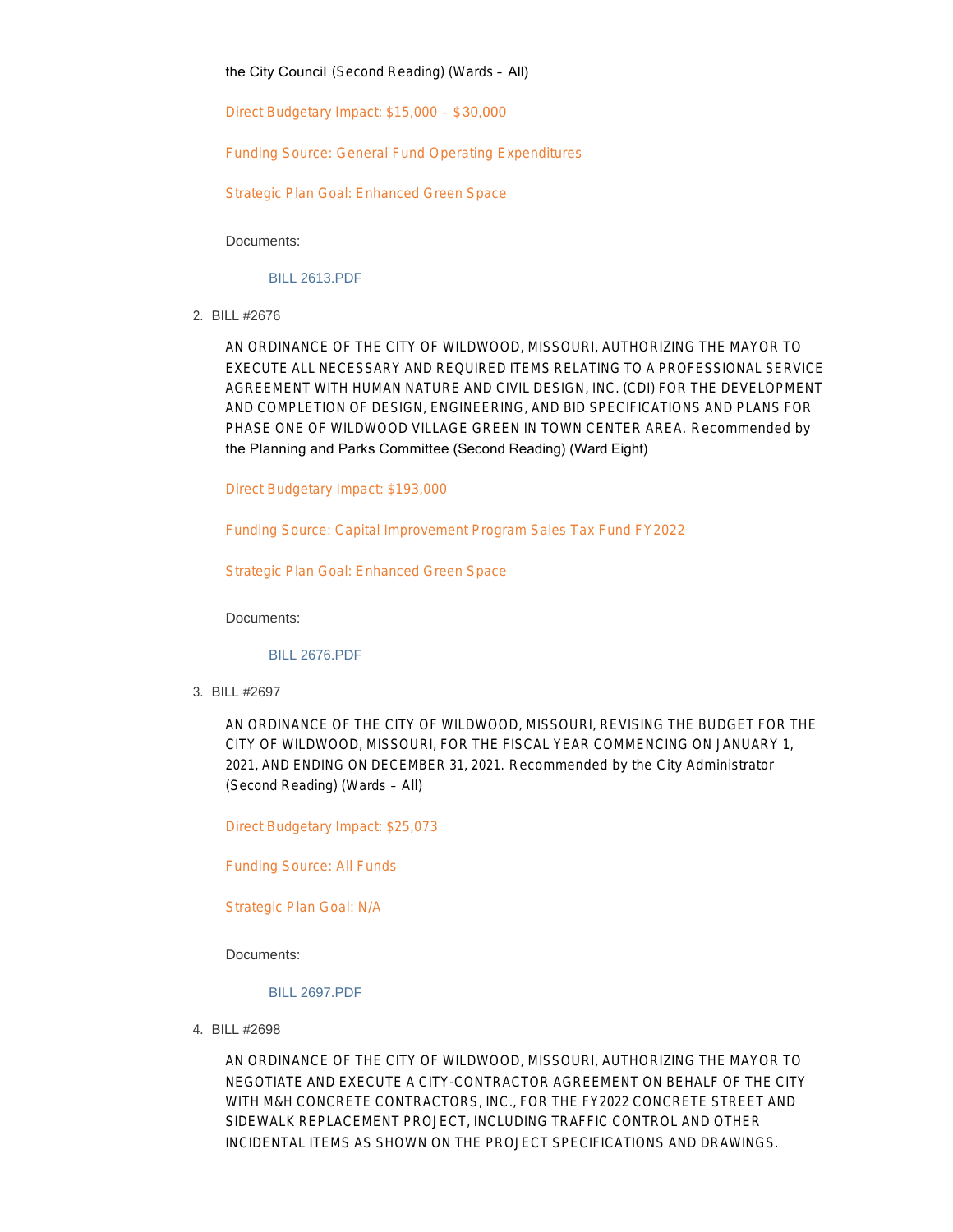Recommended by the Administration/Public Works Committee (Second Reading) (Wards – All)

Direct Budgetary Impact: \$885,000

Funding Source: Road and Bridge Fund

Strategic Plan Goal: N/A

### **Background**

Information: [HTTPS://WWW.CITYOFWILDWOOD.COM/AGENDACENTER/VIEWFILE/ITEM/32322?](https://www.cityofwildwood.com/AgendaCenter/ViewFile/Item/32322?fileID=33974) FILEID=33974

# Documents:

# [BILL 2698.PDF](https://www.cityofwildwood.com/AgendaCenter/ViewFile/Item/32596?fileID=34485)

BILL #2699 5.

AN ORDINANCE OF THE CITY OF WILDWOOD, MISSOURI, AUTHORIZING THE MAYOR TO NEGOTIATE AND EXECUTE A COST SHARE AGREEMENT BY AND BETWEEN THE CITY OF WILDWOOD, MISSOURI, AND THE MISSOURI HIGHWAYS AND TRANSPORTATION COMMISSION TO OBTAIN STATE FUNDING FOR THE DESIGN AND CONSTRUCTION OF INTERSECTION IMPROVEMENTS ON STATE ROUTE 100 AT POND ROAD AND AT STATE ROUTE T IN THE CITY. *Recommended by the Administration/Public Works*  Committee (Second Reading) (Wards One and Six)

Direct Budgetary Impact: \$1,505,000.00 (50% 0f \$3,010,000)

Funding Source: Capital Improvement Sales Tax Fund

Strategic Plan Goal: Public Works/Public Safety

#### **Background**

Information: [HTTPS://WWW.CITYOFWILDWOOD.COM/AGENDACENTER/VIEWFILE/ITEM/32324?](https://www.cityofwildwood.com/AgendaCenter/ViewFile/Item/32324?fileID=33973) FILEID=33973

Documents:

#### [BILL 2699.PDF](https://www.cityofwildwood.com/AgendaCenter/ViewFile/Item/32597?fileID=34486)

BILL #2700 6.

AN ORDINANCE OF THE CITY OF WILDWOOD, MISSOURI, AUTHORIZING THE MAYOR TO NEGOTIATE AND EXECUTE A COST SHARE AGREEMENT BY AND BETWEEN THE CITY OF WILDWOOD, MISSOURI, AND THE MISSOURI HIGHWAYS AND TRANSPORTATION COMMISSION TO OBTAIN STATE FUNDING FOR THE DESIGN AND CONSTRUCTION OF TURN LANE IMPROVEMENTS ON STATE ROUTE 100 AT MANCHESTER ROAD/BOONESS LANE, WOODLAND MEADOWS DRIVE, HENCKEN ROAD, AND HAWKS REST ROAD/WINDY HOLLOW LANE IN THE CITY. *Recommended by the Administration/Public Works*  Committee (Second Reading) (Wards One and Six)

Direct Budgetary Impact: \$1,405,000.00 (50% 0f \$2,810,000)

Funding Source: Capital Improvement Sales Tax Fund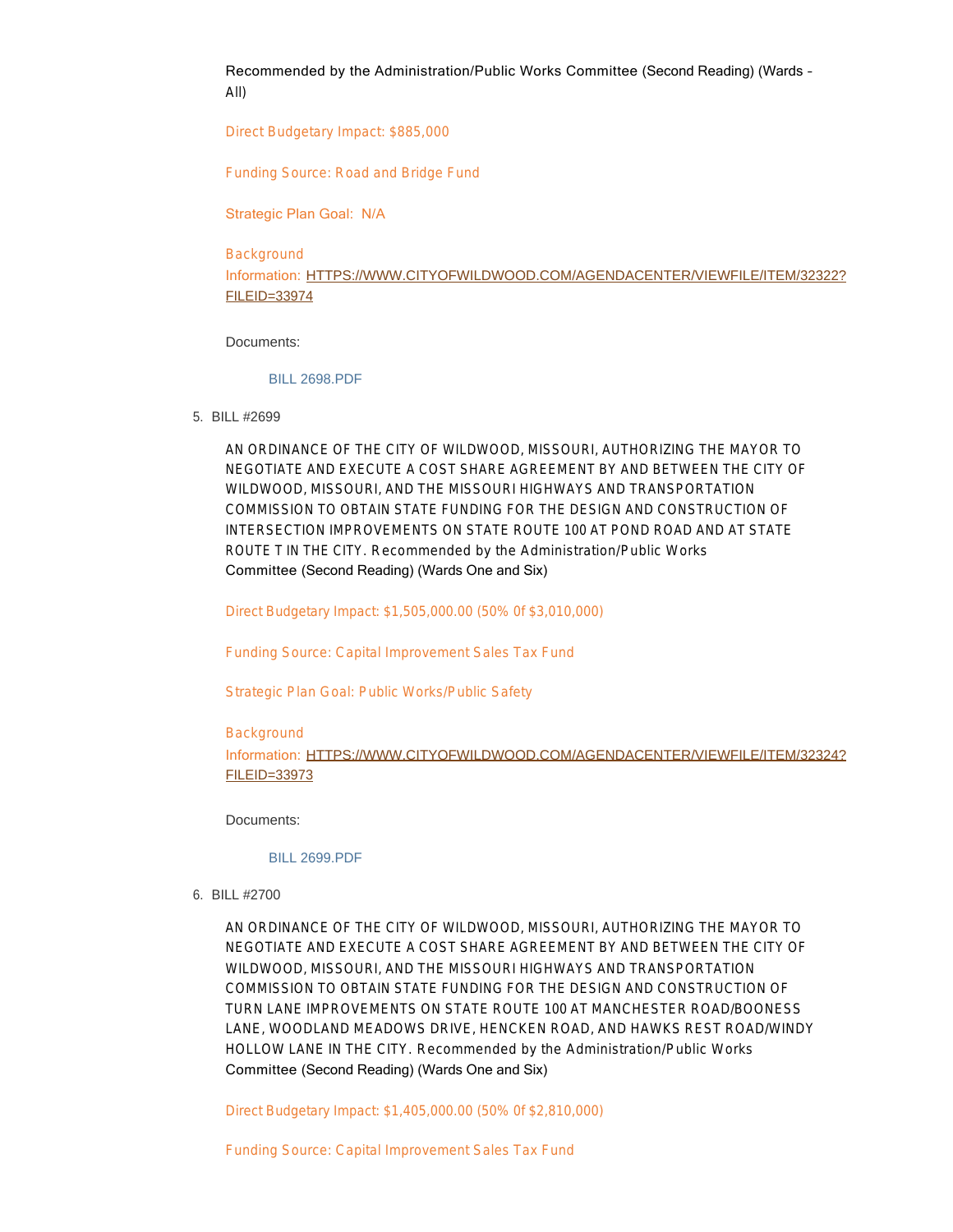Strategic Plan Goal: Public Works/Public Safety

# **Background**

# Information: [HTTPS://WWW.CITYOFWILDWOOD.COM/AGENDACENTER/VIEWFILE/ITEM/32324?](https://www.cityofwildwood.com/AgendaCenter/ViewFile/Item/32324?fileID=33973) FILEID=33973

Documents:

# [BILL 2700.PDF](https://www.cityofwildwood.com/AgendaCenter/ViewFile/Item/32598?fileID=34487)

BILL #2701 7.

AN ORDINANCE OF THE CITY OF WILDWOOD, MISSOURI, AUTHORIZING THE MAYOR TO NEGOTIATE AND EXECUTE A CITY-CONSULTANT AGREEMENT WITH CB ENGINEERING, INC., D/B/A COCHRAN, FOR CONSTRUCTION INSPECTION AND MATERIALS TESTING SERVICES FOR CAPITAL IMPROVEMENT PROJECTS FOR THE CITY. *Recommended by the*  Administration/Public Works Committee (Second Reading) (Wards - All)

Direct Budgetary Impact: \$65,000

Funding Source: Capital Improvement Sales Tax Fund or Road and Bridge Fund

Strategic Plan Goal: N/A

**Background** Information: [HTTPS://WWW.CITYOFWILDWOOD.COM/AGENDACENTER/VIEWFILE/ITEM/32325?](https://www.cityofwildwood.com/AgendaCenter/ViewFile/Item/32325?fileID=33971) FILEID=33971

Documents:

# [BILL 2701.PDF](https://www.cityofwildwood.com/AgendaCenter/ViewFile/Item/32599?fileID=34488)

- B. NEW BUSINESS
	- BILL #2706 1.

AN ORDINANCE OF THE CITY OF WILDWOOD, MISSOURI, APPROVING A CHANGE IN ZONING FROM THE R-1 ONE ACRE RESIDENCE DISTRICT, WITH A CONDITIONAL USE PERMIT (CUP), TO THE R-3 10,000 SQUARE FOOT RESIDENCE DISTRICT, FOR A 1.4-ACRE TRACT OF LAND THAT IS LOCATED ON THE SOUTHEAST CORNER OF CENTER AVENUE AND BORDEAUX WALK WAY. Recommended by the Department of Planning (First Reading) (Ward Eight)

Direct Budgetary Impact: None

Funding Source: N/A

Strategic Plan Goal: N/A

Background Information: [HTTPS://WWW.CITYOFWILDWOOD.COM/AGENDACENTER/VIEWFILE/ITEM/32371?](https://www.cityofwildwood.com/AgendaCenter/ViewFile/Item/32371?fileID=33977) FILEID=33977

Documents: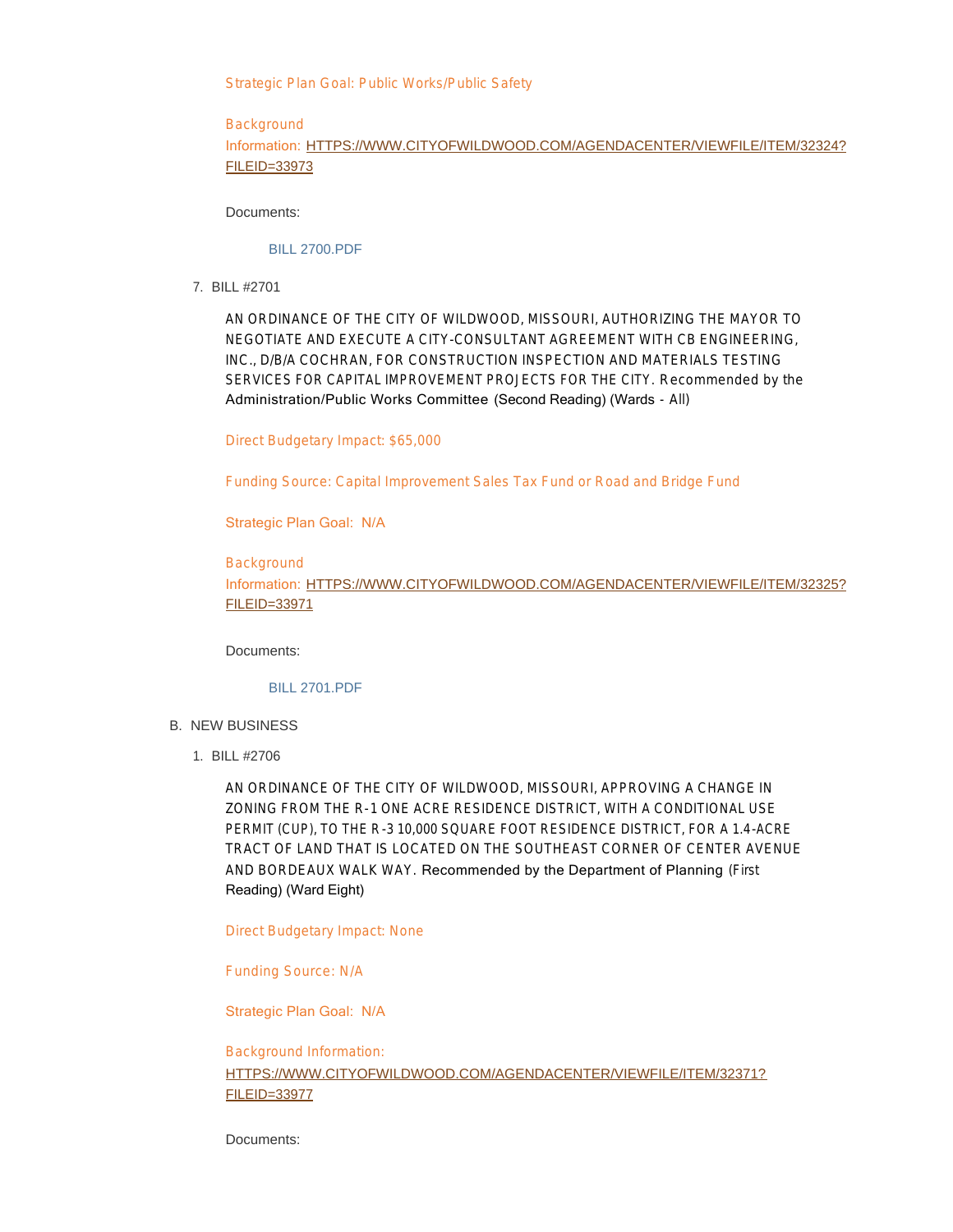#### [BILL 2706.PDF](https://www.cityofwildwood.com/AgendaCenter/ViewFile/Item/32600?fileID=34623)

BILL #2707 2.

AN ORDINANCE OF THE CITY OF WILDWOOD, MISSOURI, AUTHORIZING THE MAYOR TO NEGOTIATE AND EXECUTE A CITY– CONSULTANT AGREEMENT WITH HR GREEN, INC. TO COMPLETE A TRAFFIC STUDY OF STATE ROUTE 109, FROM STATE ROUTE BA (SOUTH) TO CLAYTON ROAD, WHICH WILL EVALUATE AND RECOMMEND FUTURE IMPROVEMENTS TO THE CORRIDOR. Recommended by the Administration/Public Works Committee (First Reading) (Wards One, Three, and Five)

Direct Budgetary Impact: \$65,000

Funding Source: Capital Improvement Sales Tax Fund

Strategic Plan Goal: Public Works/Public Safety

Documents:

#### [BILL 2707.PDF](https://www.cityofwildwood.com/AgendaCenter/ViewFile/Item/32601?fileID=34601)

BILL #2708 3.

AN ORDINANCE OF THE CITY OF WILDWOOD, MISSOURI, AUTHORIZING THE MAYOR TO NEGOTIATE AND EXECUTE A CITY-CONTRACTOR AGREEMENT ON BEHALF OF THE CITY WITH PRECISION CONCRETE CUTTING, L.L.C., FOR SIDEWALK REPAIRS ON RESIDENTIAL STREETS WITHIN GARDEN VALLEY FARMS, OAK RIDGE TRAILS, AND WESTHAMPTON WOODS SUBDIVISIONS. *Recommended by the Administration/Public Works*  Committee (First Reading) (Ward Three)

Direct Budgetary Impact: \$41,262

Funding Source: Road and Bridge Fund

Strategic Plan Goal: Public Works/Public Safety

Documents:

[BILL 2708.PDF](https://www.cityofwildwood.com/AgendaCenter/ViewFile/Item/32602?fileID=34602)

- IX. RESOLUTIONS
- X. CONSENT AGENDA
	- A. Approval Of April 25, 2022 Work Session & Regular Meeting Minutes

Documents:

# [4-25-2022 DRAFT MINUTES.PDF](https://www.cityofwildwood.com/AgendaCenter/ViewFile/Item/32589?fileID=34481)

- B. Approval Of Expenditures Motion To Grant The Mayor Authority To Approve May 2022 Expenditures (Wards – All)
- XI. MISCELLANEOUS
	- A. Receipt Of A Protest And Associated Petitions Regarding P.Z. 12-21 City Of Wildwood Planning And Zoning Commission, C/O Department Of Planning, 16860 Main Street, Wildwood, Missouri 63040, Which Seeks The Review Of The Recommendation Of The Planning And Zoning Commission To